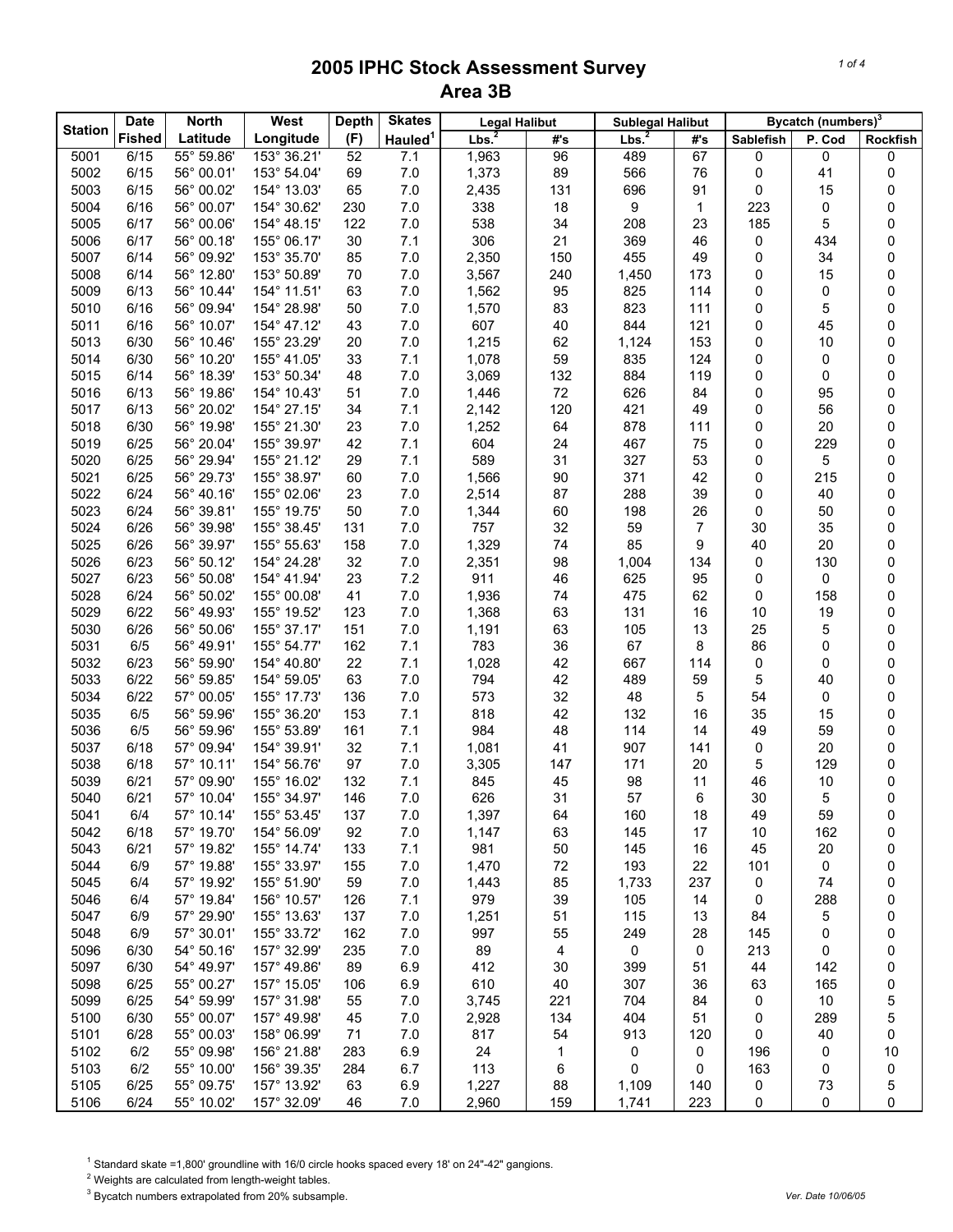| <b>Station</b>                                                                                                             |           |        | Bycatch (numbers) <sup>3</sup> |  |
|----------------------------------------------------------------------------------------------------------------------------|-----------|--------|--------------------------------|--|
| Lbs <sup>2</sup><br>Lbs. <sup>2</sup><br>Latitude<br>(F)<br>Hauled <sup>1</sup><br><b>Fished</b><br>Longitude<br>#s<br>#'s | Sablefish | P. Cod | Rockfish                       |  |
| 55° 10.05'<br>97<br>126<br>5107<br>6/24<br>157° 46.97'<br>44<br>6.9<br>2,036<br>1,014                                      | 0         | 0      | 0                              |  |
| 6/29<br>55° 10.13'<br>2,557<br>910<br>5108<br>158° 06.96'<br>57<br>$7.0$<br>140<br>113                                     | 0         | 0      | 0                              |  |
| 6/3<br>630<br>5109<br>55° 20.04'<br>156° 38.97'<br>65<br>6.9<br>2,454<br>146<br>73                                         | 0         | 93     | 10                             |  |
| 6/3<br>55° 20.12'<br>7.0<br>3,607<br>192<br>1,260<br>164<br>5110<br>156° 56.02'<br>50                                      | 0         | 25     | 0                              |  |
| 872<br>5111<br>6/10<br>55° 20.05'<br>157° 14.04'<br>49<br>6.7<br>1,973<br>99<br>116                                        | 0         | 167    | 0                              |  |
| 75<br>745<br>5112<br>6/10<br>55° 19.98'<br>157° 31.18'<br>48<br>6.9<br>1,778<br>100                                        | 0         | 185    | 0                              |  |
| 37<br>777<br>5113<br>6/24<br>55° 19.98'<br>157° 48.98'<br>45<br>7.0<br>901<br>105                                          | 0         | 0      | 0                              |  |
| 74<br>699<br>5114<br>6/29<br>55° 19.99'<br>158° 06.14'<br>59<br>7.0<br>92<br>1,366                                         | 0         | 10     | 0                              |  |
| 109<br>6/29<br>55° 19.98'<br>80<br>6.9<br>192<br>13<br>12<br>5115<br>158° 24.19'                                           | 0         | 49     | 0                              |  |
| 2,397<br>483<br>52<br>6/4<br>55° 30.00'<br>156° 38.04'<br>99<br>7.8<br>154<br>5116                                         | 24        | 87     | 0                              |  |
| 92<br>842<br>5118<br>6/10<br>55° 29.91'<br>157° 13.02'<br>48<br>6.9<br>2,038<br>108                                        | 0         | 172    | 0                              |  |
| 1,388<br>801<br>5119<br>6/11<br>55° 30.00'<br>157° 31.03'<br>52<br>6.9<br>47<br>106                                        | 0         | 59     | 0                              |  |
| 5120<br>6/11<br>55° 29.99'<br>157° 47.81'<br>53<br>6.9<br>1,950<br>117<br>1,306<br>162                                     | 0         | 54     | 0                              |  |
| 5121<br>6/6<br>55° 30.02'<br>158° 05.96'<br>70<br>724<br>45<br>326<br>6.9<br>41                                            | 20        | 5      | 0                              |  |
| 332<br>111<br>5122<br>6/15<br>55° 29.93'<br>158° 23.98'<br>80<br>21<br>14<br>7.0                                           | 0         | 35     | 0                              |  |
| 5123<br>6/4<br>55° 40.02'<br>48<br>7.0<br>2,015<br>107<br>1,305<br>165<br>156° 55.09'                                      | 0         | 44     | 0                              |  |
| 1,324<br>5124<br>6/5<br>55° 40.01'<br>157° 12.89'<br>46<br>6.9<br>2,122<br>$77\,$<br>195                                   | 0         | 5      | 0                              |  |
| 5125<br>6/11<br>55° 39.95'<br>157° 30.26'<br>54<br>6.9<br>2,392<br>140<br>1,504<br>198                                     | 0         | 84     | 0                              |  |
| 5126<br>6/6<br>55° 40.04'<br>157° 47.71'<br>73<br>943<br>50<br>349<br>6.9<br>49                                            | 15        | 172    | 0                              |  |
| 110<br>5127<br>6/6<br>55° 39.98'<br>69<br>335<br>20<br>158° 06.12'<br>7.0<br>14                                            | 0         | 30     | 0                              |  |
| 645<br>116<br>5128<br>6/15<br>55° 39.88'<br>158° 23.00'<br>71<br>6.9<br>34<br>15                                           | 0         | 20     | 0                              |  |
| 92<br>5129<br>6/15<br>55° 39.98'<br>158° 40.98'<br>50<br>6.9<br>1,493<br>2,014<br>265                                      | 0         | 0      | 0                              |  |
| 55<br>817<br>5130<br>6/5<br>55° 50.00'<br>157° 12.00'<br>6.8<br>54<br>1,075<br>144                                         | 0         | 53     | 0                              |  |
| 5131<br>6/5<br>55° 49.98'<br>157° 29.87'<br>55<br>7.0<br>961<br>54<br>1,012<br>142                                         | 0         | 68     | 0                              |  |
| 5132<br>6/12<br>55° 50.01'<br>157° 48.02'<br>67<br>6.9<br>1,464<br>81<br>1,005<br>125                                      | 10        | 147    | 0                              |  |
| 5133<br>6/14<br>43<br>6.8<br>2,592<br>128<br>1,556<br>221<br>55° 50.01'<br>158° 05.23'                                     | 0         | 5      | 0                              |  |
| 5134<br>6/14<br>55° 49.96'<br>158° 22.96'<br>60<br>6.9<br>2,712<br>139<br>898<br>118                                       | 0         | 20     | 0                              |  |
| 520<br>5135<br>6/12<br>55° 59.91'<br>157° 29.02'<br>62<br>6.9<br>1,484<br>80<br>62                                         | 0         | 59     | 0                              |  |
| 409<br>6/12<br>56° 00.00'<br>157° 46.86'<br>67<br>1,167<br>62<br>52<br>5136<br>6.8                                         | 0         | 39     | 0                              |  |
| 5137<br>6/14<br>55° 59.92'<br>158° 05.06'<br>48<br>7.0<br>687<br>32<br>793<br>118                                          | 0         | 0      | 0                              |  |
| 257<br>5138<br>6/13<br>56° 09.96'<br>157° 46.95'<br>84<br>6.9<br>3,566<br>145<br>31                                        | 0         | 191    | 0                              |  |
| 37<br>968<br>5139<br>6/13<br>56° 10.00'<br>158° 04.64'<br>6.9<br>1,698<br>79<br>136                                        | 0         | 15     | 0                              |  |
| 6/13<br>56° 19.99'<br>158° 04.11'<br>41<br>6.9<br>3,217<br>113<br>504<br>66<br>5140                                        | 0         | 5      | 0                              |  |
| 13<br>5141<br>7/7<br>54° 30.05'<br>159° 00.00'<br>7.0<br>1<br>11<br>164<br>1                                               | 172       | 0      | 0                              |  |
| 7/7<br>54° 30.00'<br>159° 17.02'<br>7.0<br>346<br>24<br>464<br>59<br>5142<br>79                                            | 50        | 208    | 0                              |  |
| 5143<br>7/8<br>54° 29.99'<br>62<br>2,392<br>148<br>657<br>78<br>159° 34.12'<br>7.0                                         | 0         | 84     | 5                              |  |
| 211<br>797<br>7/9<br>67<br>$7.0$<br>17<br>126<br>5144<br>54° 29.65'<br>159° 50.72'                                         | 0         | 30     | 0                              |  |
| 5145<br>7/9<br>54° 30.00'<br>160° 08.88'<br>67<br>6.9<br>1,000<br>68<br>1,094<br>134                                       | 0         | 103    | 0                              |  |
| 62<br>5146<br>7/1<br>54° 39.98'<br>158° 25.16'<br>111<br>$7.0$<br>1,007<br>101<br>11                                       | 248       | 35     | 0                              |  |
| 5147<br>54° 40.06'<br>158° 42.02'<br>7.0<br>634<br>7/6<br>57<br>45<br>477<br>62                                            | 0         | 114    | 5                              |  |
| 5148<br>54° 40.00'<br>7.0<br>385<br>418<br>51<br>7/7<br>159° 00.20'<br>51<br>20                                            | 0         | 104    | 0                              |  |
| 5149<br>7/8<br>54° 40.00'<br>6.9<br>1,282<br>46<br>502<br>74<br>159° 16.88'<br>41                                          | 0         | 10     | 0                              |  |
| 5150<br>54° 40.01'<br>159° 33.86'<br>6.9<br>685<br>37<br>1,119<br>157<br>7/8<br>34                                         | 5         | 10     | 15                             |  |
| 921<br>5151<br>54° 40.03'<br>159° 52.00'<br>6.9<br>3,276<br>115<br>7/9<br>43<br>138                                        | 0         | 54     | 0                              |  |
| 54° 40.00'<br>1,044<br>5152<br>7/10<br>160° 09.18'<br>51<br>6.9<br>2,242<br>138<br>130                                     | 0         | 92     | 0                              |  |
| 5153<br>54° 49.94'<br>832<br>7/1<br>158° 07.06'<br>55<br>6.9<br>1,662<br>100<br>108                                        | 0         | 78     | 0                              |  |
| 5154<br>7/1<br>54° 50.00'<br>158° 24.86'<br>50<br>103<br>15<br>107<br>7.0<br>1,168                                         | 153       | 0      | 5                              |  |
| 707<br>5155<br>54° 49.98'<br>158° 42.15'<br>56<br>6.9<br>191<br>11<br>107<br>7/6                                           | 0         | 44     | 0                              |  |
| 5157<br>54° 49.88'<br>159° 52.02'<br>31<br>6.9<br>1,398<br>41<br>386<br>70<br>7/10                                         | 0         | 0      | 0                              |  |
| 5158<br>7/10<br>54° 50.00'<br>160° 08.91'<br>38<br>51<br>771<br>129<br>7.0<br>1,110                                        | 0         | 0      | 0                              |  |
| 5159<br>7/11<br>54° 49.96'<br>160° 25.98'<br>391<br>47<br>7.0<br>24<br>1,464<br>190                                        | 0         | 160    | 0                              |  |
| 6/28<br>58<br>5160<br>55° 00.19'<br>158° 25.05'<br>115<br>6.9<br>1,467<br>67<br>$\overline{7}$                             | 15        | 5      | 0                              |  |
| 5161<br>7/2<br>$7.0$<br>132<br>8<br>403<br>55° 00.06'<br>158° 41.98'<br>70<br>51                                           | 0         | 124    | 0                              |  |
| 7/2<br>54° 59.98'<br>152<br>6<br>5162<br>158° 58.56'<br>46<br>6.8<br>145<br>18                                             | 0         | 5      | 0                              |  |
| 5163<br>7/2<br>630<br>57<br>54° 59.48'<br>159° 15.86'<br>24<br>6.9<br>11<br>14                                             | 0         | 0      | 5                              |  |
| 7/11<br>220<br>5164<br>54° 59.89'<br>160° 27.00'<br>65<br>6.9<br>1,313<br>85<br>1,714                                      | 0         | 39     | 0                              |  |
| 7/11<br>1,223<br>5165<br>54° 59.98'<br>160° 43.82'<br>51<br>6.9<br>994<br>49<br>174                                        | 0         | 0      | 0                              |  |

 $1$  Standard skate =1,800' groundline with 16/0 circle hooks spaced every 18' on 24"-42" gangions.

 $2$  Weights are calculated from length-weight tables.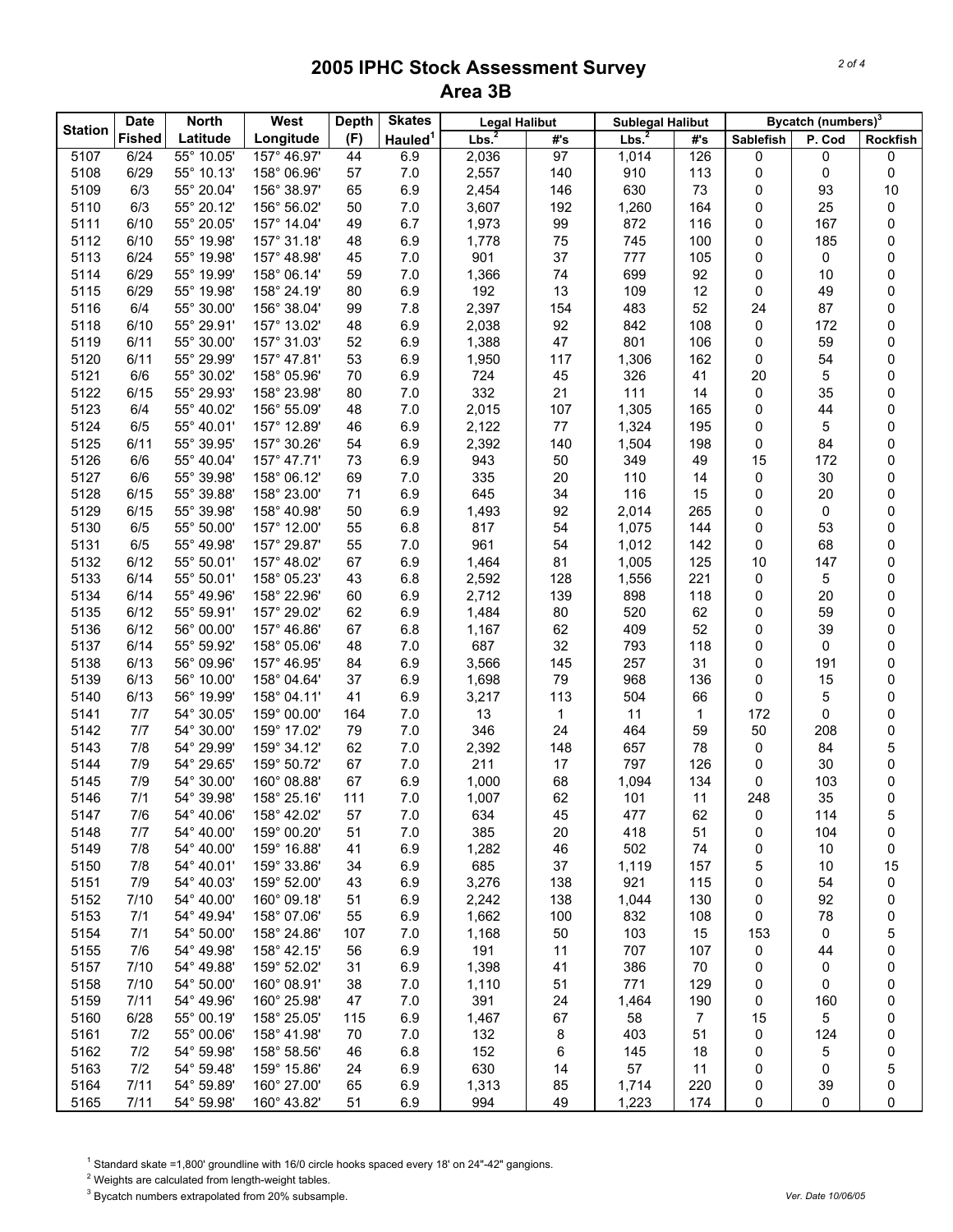| Latitude<br>(F)<br>Longitude<br>#'s<br>#'s<br><b>Sablefish</b><br>P. Cod<br>Rockfish<br>6/28<br>55° 10.01'<br>158° 24.02'<br>7.0<br>232<br>14<br>86<br>10<br>10<br>5166<br>101<br>0<br>0<br>7/2<br>26<br>27<br>94<br>5167<br>55° 10.01'<br>158° 42.00'<br>112<br>$7.0$<br>2<br>3<br>0<br>0<br>6/27<br>3,073<br>182<br>5168<br>55° 09.91'<br>158° 58.95'<br>71<br>6.9<br>770<br>90<br>0<br>5<br>0<br>6/27<br>5169<br>55° 09.93'<br>159° 17.08'<br>40<br>7.0<br>39<br>3<br>16<br>2<br>0<br>0<br>0<br>6/23<br>30<br>6<br>5170<br>55° 19.97'<br>158° 42.05'<br>102<br>6.9<br>581<br>44<br>59<br>0<br>0<br>6/23<br>$\boldsymbol{2}$<br>5<br>5171<br>55° 19.94'<br>158° 58.98'<br>102<br>6.9<br>353<br>16<br>9<br>0<br>0<br>560<br>30<br>5172<br>6/6<br>55° 19.99'<br>159° 16.73'<br>98<br>6.9<br>40<br>5<br>0<br>0<br>0<br>5173<br>6/7<br>55° 19.98'<br>159° 34.08'<br>77<br>1,196<br>73<br>896<br>104<br>0<br>0<br>6.8<br>0<br>6/7<br>55° 19.99'<br>159° 51.89'<br>$7.0$<br>83<br>543<br>74<br>0<br>35<br>0<br>5174<br>46<br>1,973<br>6/23<br>5175<br>55° 29.88'<br>158° 40.96'<br>89<br>$7.0$<br>0<br>0<br>17<br>2<br>10<br>0<br>0<br>6/22<br>358<br>5176<br>55° 30.04'<br>158° 59.50'<br>59<br>7.0<br>1,068<br>54<br>43<br>0<br>0<br>0<br>6/22<br>35<br>83<br>5177<br>55° 30.02'<br>159° 16.98'<br>65<br>6.9<br>853<br>9<br>0<br>0<br>10<br>6/20<br>152<br>5178<br>55° 29.89'<br>159° 34.00'<br>91<br>6.9<br>768<br>38<br>0<br>18<br>0<br>10<br>6/20<br>55° 30.13'<br>159° 52.00'<br>92<br>6.9<br>1,050<br>52<br>56<br>6<br>0<br>39<br>0<br>5179<br>6/22<br>5181<br>55° 40.00'<br>158° 59.05'<br>84<br>$7.0$<br>313<br>14<br>5<br>$\mathbf{1}$<br>15<br>0<br>0<br>6/21<br>56<br>342<br>17<br>51<br>5182<br>55° 39.96'<br>159° 17.00'<br>6.9<br>6<br>0<br>0<br>0<br>5183<br>6/20<br>55° 39.95'<br>159° 52.01'<br>70<br>$7.0$<br>828<br>25<br>87<br>12<br>0<br>0<br>0<br>23<br>5184<br>6/21<br>55° 49.95'<br>158° 59.02'<br>67<br>$7.0$<br>716<br>16<br>2<br>0<br>5<br>0<br>6/21<br>53<br>5185<br>55° 50.02'<br>159° 16.97'<br>6.9<br>521<br>19<br>6<br>0<br>0<br>29<br>80<br>7/22<br>5186<br>54° 00.25'<br>163° 15.41'<br>45<br>7.2<br>823<br>50<br>490<br>63<br>0<br>296<br>20<br>7/22<br>55<br>7.1<br>357<br>23<br>975<br>125<br>5187<br>54° 00.09'<br>163° 31.99'<br>0<br>241<br>0<br>7/22<br>7.1<br>355<br>24<br>732<br>53° 59.61'<br>163° 48.41'<br>50<br>116<br>0<br>141<br>0<br>5188<br>7/21<br>4,684<br>472<br>35<br>5191<br>54° 10.02'<br>162° 07.97'<br>44<br>7.1<br>186<br>57<br>76<br>0<br>7/21<br>7.1<br>684<br>5192<br>54° 10.14'<br>162° 24.54'<br>78<br>1,206<br>76<br>81<br>81<br>106<br>10<br>7/23<br>7.1<br>5193<br>54° 10.02'<br>163° 50.04'<br>83<br>1,053<br>132<br>0<br>49<br>1,150<br>0<br>121<br>7/13<br>7.2<br>196<br>5<br>5194<br>151<br>414<br>25<br>22<br>292<br>54° 20.43'<br>160° 08.70'<br>0<br>7.1<br>0<br>7/13<br>54° 20.18'<br>160° 26.21'<br>68<br>2,388<br>155<br>1,604<br>210<br>15<br>5195<br>0<br>168<br>713<br>5196<br>7/14<br>54° 20.02'<br>160° 43.27'<br>58<br>7.2<br>2,677<br>81<br>0<br>194<br>31<br>7.1<br>959<br>5197<br>7/14<br>54° 20.20'<br>161° 00.48'<br>1,834<br>120<br>119<br>20<br>0<br>69<br>0<br>7.1<br>787<br>5198<br>7/15<br>54° 19.95'<br>2,689<br>160<br>95<br>0<br>71<br>30<br>161° 17.19'<br>57<br>7/20<br>30<br>7.1<br>97<br>5201<br>54° 19.97'<br>162° 09.41'<br>2,537<br>1,169<br>165<br>0<br>10<br>5<br>7/25<br>7.1<br>132<br>768<br>5202<br>54° 20.11'<br>163° 16.80'<br>26<br>3,062<br>89<br>0<br>187<br>0<br>7/25<br>7.1<br>1,406<br>102<br>1,107<br>5203<br>54° 19.94'<br>163° 33.81'<br>60<br>133<br>0<br>237<br>0<br>7/23<br>7.2<br>5204<br>54° 20.07'<br>163° 51.27'<br>62<br>1,461<br>93<br>1,218<br>150<br>179<br>0<br>0<br>5205<br>7/23<br>54° 19.73'<br>164° 08.75'<br>51<br>7.2<br>1,261<br>176<br>$77\,$<br>0<br>1,054<br>74<br>0<br>7/13<br>5206<br>54° 30.11'<br>160° 25.82'<br>80<br>7.1<br>858<br>61<br>175<br>96<br>56<br>0<br>1,476<br>7.1<br>522<br>5207<br>7/14<br>54° 30.22'<br>160° 43.43'<br>76<br>33<br>705<br>88<br>61<br>61<br>0<br>7.1<br>5<br>5208<br>7/15<br>54° 29.84'<br>70<br>259<br>17<br>607<br>82<br>121<br>0<br>160° 59.96'<br>7.1<br>5209<br>7/15<br>54° 30.01'<br>161° 17.82'<br>66<br>769<br>54<br>1,533<br>210<br>20<br>0<br>0<br>5210<br>7/31<br>54° 30.23'<br>161° 34.83'<br>35<br>7.1<br>956<br>45<br>1,576<br>244<br>0<br>5<br>0<br>5211<br>7/31<br>54° 29.87'<br>161° 51.95'<br>7.1<br>1,476<br>$77 \,$<br>95<br>5<br>25<br>76<br>777<br>0<br>7/20<br>5212<br>54° 29.80'<br>162° 08.48'<br>76<br>7.1<br>2,275<br>119<br>827<br>105<br>0<br>40<br>0<br>7.1<br>5213<br>7/20<br>54° 30.05'<br>162° 26.09'<br>79<br>3,416<br>168<br>494<br>62<br>0<br>30<br>0<br>5214<br>$7/25$<br>54° 29.92'<br>163° 18.19'<br>7.1<br>147<br>892<br>120<br>39<br>2,826<br>25<br>0<br>0<br>5215<br>7/24<br>54° 30.04'<br>163° 35.26'<br>7.1<br>747<br>273<br>54<br>48<br>1,932<br>15<br>0<br>0<br>7/24<br>54° 29.87'<br>7.1<br>5216<br>163° 52.97'<br>1,178<br>81<br>1,399<br>201<br>70<br>0<br>51<br>0<br>7/24<br>5217<br>164° 09.96'<br>7.1<br>1,086<br>$71$<br>852<br>114<br>207<br>54° 30.18'<br>50<br>0<br>0<br>7/12<br>7.1<br>5218<br>54° 40.20'<br>160° 24.94'<br>54<br>1,581<br>107<br>1,957<br>242<br>0<br>0<br>0<br>7.1<br>5219<br>7/12<br>54° 39.86'<br>160° 42.89'<br>53<br>2,492<br>140<br>152<br>0<br>1,177<br>10<br>0<br>5220<br>7/16<br>54° 40.39'<br>7.2<br>793<br>879<br>118<br>161° 01.22'<br>47<br>49<br>0<br>0<br>0<br>5221<br>7/16<br>54° 40.27'<br>161° 18.04'<br>$7.0$<br>1,075<br>792<br>104<br>72<br>65<br>5<br>0<br>0<br>5222<br>7/10<br>1,669<br>30<br>54° 40.05'<br>161° 35.02'<br>34<br>7.0<br>2,320<br>90<br>241<br>0<br>0<br>5223<br>7/31<br>54° 39.60'<br>161° 53.12'<br>36<br>7.1<br>1,591<br>245<br>35<br>15<br>61<br>0<br>146<br>7/26<br>54° 39.95'<br>162° 44.23'<br>7.1<br>33<br>0<br>5224<br>45<br>985<br>48<br>246<br>20<br>0<br>5225<br>7/12<br>652<br>54° 49.89'<br>160° 43.93'<br>55<br>7.1<br>144<br>11<br>94<br>0<br>30<br>0<br>5226<br>7/16<br>161° 01.54'<br>552<br>54° 50.02'<br>57<br>7.1<br>30<br>549<br>80<br>0<br>5<br>0<br>7/10<br>7.1<br>2,124<br>79<br>605<br>87<br>5227<br>54° 50.16'<br>161° 18.48'<br>61<br>0<br>86<br>0 | <b>Station</b> | <b>North</b><br>West<br><b>Date</b><br><b>Depth</b> |  | <b>Skates</b><br><b>Legal Halibut</b> |                     |                  | <b>Sublegal Halibut</b> |                  | Bycatch (numbers) <sup>3</sup> |  |  |  |
|-------------------------------------------------------------------------------------------------------------------------------------------------------------------------------------------------------------------------------------------------------------------------------------------------------------------------------------------------------------------------------------------------------------------------------------------------------------------------------------------------------------------------------------------------------------------------------------------------------------------------------------------------------------------------------------------------------------------------------------------------------------------------------------------------------------------------------------------------------------------------------------------------------------------------------------------------------------------------------------------------------------------------------------------------------------------------------------------------------------------------------------------------------------------------------------------------------------------------------------------------------------------------------------------------------------------------------------------------------------------------------------------------------------------------------------------------------------------------------------------------------------------------------------------------------------------------------------------------------------------------------------------------------------------------------------------------------------------------------------------------------------------------------------------------------------------------------------------------------------------------------------------------------------------------------------------------------------------------------------------------------------------------------------------------------------------------------------------------------------------------------------------------------------------------------------------------------------------------------------------------------------------------------------------------------------------------------------------------------------------------------------------------------------------------------------------------------------------------------------------------------------------------------------------------------------------------------------------------------------------------------------------------------------------------------------------------------------------------------------------------------------------------------------------------------------------------------------------------------------------------------------------------------------------------------------------------------------------------------------------------------------------------------------------------------------------------------------------------------------------------------------------------------------------------------------------------------------------------------------------------------------------------------------------------------------------------------------------------------------------------------------------------------------------------------------------------------------------------------------------------------------------------------------------------------------------------------------------------------------------------------------------------------------------------------------------------------------------------------------------------------------------------------------------------------------------------------------------------------------------------------------------------------------------------------------------------------------------------------------------------------------------------------------------------------------------------------------------------------------------------------------------------------------------------------------------------------------------------------------------------------------------------------------------------------------------------------------------------------------------------------------------------------------------------------------------------------------------------------------------------------------------------------------------------------------------------------------------------------------------------------------------------------------------------------------------------------------------------------------------------------------------------------------------------------------------------------------------------------------------------------------------------------------------------------------------------------------------------------------------------------------------------------------------------------------------------------------------------------------------------------------------------------------------------------------------------------------------------------------------------------------------------------------------------------------------------------------------------------------------------------------------------------------------------------------------------------------------------------------------------------------------------------------------------------------------------------------------------------------------------------------------------------------------------------------------------------------------------------------------------------------------------------------------------------------------------------------------------------------------------------------------------------------------------------------------------------------------------------------------------------------------------------------------------------------------------------------------------------------------------------------------------------------------------------|----------------|-----------------------------------------------------|--|---------------------------------------|---------------------|------------------|-------------------------|------------------|--------------------------------|--|--|--|
|                                                                                                                                                                                                                                                                                                                                                                                                                                                                                                                                                                                                                                                                                                                                                                                                                                                                                                                                                                                                                                                                                                                                                                                                                                                                                                                                                                                                                                                                                                                                                                                                                                                                                                                                                                                                                                                                                                                                                                                                                                                                                                                                                                                                                                                                                                                                                                                                                                                                                                                                                                                                                                                                                                                                                                                                                                                                                                                                                                                                                                                                                                                                                                                                                                                                                                                                                                                                                                                                                                                                                                                                                                                                                                                                                                                                                                                                                                                                                                                                                                                                                                                                                                                                                                                                                                                                                                                                                                                                                                                                                                                                                                                                                                                                                                                                                                                                                                                                                                                                                                                                                                                                                                                                                                                                                                                                                                                                                                                                                                                                                                                                                                                                                                                                                                                                                                                                                                                                                                                                                                                                                                                                                                               |                | <b>Fished</b>                                       |  |                                       | Hauled <sup>1</sup> | Lbs <sup>2</sup> |                         | Lbs <sup>2</sup> |                                |  |  |  |
|                                                                                                                                                                                                                                                                                                                                                                                                                                                                                                                                                                                                                                                                                                                                                                                                                                                                                                                                                                                                                                                                                                                                                                                                                                                                                                                                                                                                                                                                                                                                                                                                                                                                                                                                                                                                                                                                                                                                                                                                                                                                                                                                                                                                                                                                                                                                                                                                                                                                                                                                                                                                                                                                                                                                                                                                                                                                                                                                                                                                                                                                                                                                                                                                                                                                                                                                                                                                                                                                                                                                                                                                                                                                                                                                                                                                                                                                                                                                                                                                                                                                                                                                                                                                                                                                                                                                                                                                                                                                                                                                                                                                                                                                                                                                                                                                                                                                                                                                                                                                                                                                                                                                                                                                                                                                                                                                                                                                                                                                                                                                                                                                                                                                                                                                                                                                                                                                                                                                                                                                                                                                                                                                                                               |                |                                                     |  |                                       |                     |                  |                         |                  |                                |  |  |  |
|                                                                                                                                                                                                                                                                                                                                                                                                                                                                                                                                                                                                                                                                                                                                                                                                                                                                                                                                                                                                                                                                                                                                                                                                                                                                                                                                                                                                                                                                                                                                                                                                                                                                                                                                                                                                                                                                                                                                                                                                                                                                                                                                                                                                                                                                                                                                                                                                                                                                                                                                                                                                                                                                                                                                                                                                                                                                                                                                                                                                                                                                                                                                                                                                                                                                                                                                                                                                                                                                                                                                                                                                                                                                                                                                                                                                                                                                                                                                                                                                                                                                                                                                                                                                                                                                                                                                                                                                                                                                                                                                                                                                                                                                                                                                                                                                                                                                                                                                                                                                                                                                                                                                                                                                                                                                                                                                                                                                                                                                                                                                                                                                                                                                                                                                                                                                                                                                                                                                                                                                                                                                                                                                                                               |                |                                                     |  |                                       |                     |                  |                         |                  |                                |  |  |  |
|                                                                                                                                                                                                                                                                                                                                                                                                                                                                                                                                                                                                                                                                                                                                                                                                                                                                                                                                                                                                                                                                                                                                                                                                                                                                                                                                                                                                                                                                                                                                                                                                                                                                                                                                                                                                                                                                                                                                                                                                                                                                                                                                                                                                                                                                                                                                                                                                                                                                                                                                                                                                                                                                                                                                                                                                                                                                                                                                                                                                                                                                                                                                                                                                                                                                                                                                                                                                                                                                                                                                                                                                                                                                                                                                                                                                                                                                                                                                                                                                                                                                                                                                                                                                                                                                                                                                                                                                                                                                                                                                                                                                                                                                                                                                                                                                                                                                                                                                                                                                                                                                                                                                                                                                                                                                                                                                                                                                                                                                                                                                                                                                                                                                                                                                                                                                                                                                                                                                                                                                                                                                                                                                                                               |                |                                                     |  |                                       |                     |                  |                         |                  |                                |  |  |  |
|                                                                                                                                                                                                                                                                                                                                                                                                                                                                                                                                                                                                                                                                                                                                                                                                                                                                                                                                                                                                                                                                                                                                                                                                                                                                                                                                                                                                                                                                                                                                                                                                                                                                                                                                                                                                                                                                                                                                                                                                                                                                                                                                                                                                                                                                                                                                                                                                                                                                                                                                                                                                                                                                                                                                                                                                                                                                                                                                                                                                                                                                                                                                                                                                                                                                                                                                                                                                                                                                                                                                                                                                                                                                                                                                                                                                                                                                                                                                                                                                                                                                                                                                                                                                                                                                                                                                                                                                                                                                                                                                                                                                                                                                                                                                                                                                                                                                                                                                                                                                                                                                                                                                                                                                                                                                                                                                                                                                                                                                                                                                                                                                                                                                                                                                                                                                                                                                                                                                                                                                                                                                                                                                                                               |                |                                                     |  |                                       |                     |                  |                         |                  |                                |  |  |  |
|                                                                                                                                                                                                                                                                                                                                                                                                                                                                                                                                                                                                                                                                                                                                                                                                                                                                                                                                                                                                                                                                                                                                                                                                                                                                                                                                                                                                                                                                                                                                                                                                                                                                                                                                                                                                                                                                                                                                                                                                                                                                                                                                                                                                                                                                                                                                                                                                                                                                                                                                                                                                                                                                                                                                                                                                                                                                                                                                                                                                                                                                                                                                                                                                                                                                                                                                                                                                                                                                                                                                                                                                                                                                                                                                                                                                                                                                                                                                                                                                                                                                                                                                                                                                                                                                                                                                                                                                                                                                                                                                                                                                                                                                                                                                                                                                                                                                                                                                                                                                                                                                                                                                                                                                                                                                                                                                                                                                                                                                                                                                                                                                                                                                                                                                                                                                                                                                                                                                                                                                                                                                                                                                                                               |                |                                                     |  |                                       |                     |                  |                         |                  |                                |  |  |  |
|                                                                                                                                                                                                                                                                                                                                                                                                                                                                                                                                                                                                                                                                                                                                                                                                                                                                                                                                                                                                                                                                                                                                                                                                                                                                                                                                                                                                                                                                                                                                                                                                                                                                                                                                                                                                                                                                                                                                                                                                                                                                                                                                                                                                                                                                                                                                                                                                                                                                                                                                                                                                                                                                                                                                                                                                                                                                                                                                                                                                                                                                                                                                                                                                                                                                                                                                                                                                                                                                                                                                                                                                                                                                                                                                                                                                                                                                                                                                                                                                                                                                                                                                                                                                                                                                                                                                                                                                                                                                                                                                                                                                                                                                                                                                                                                                                                                                                                                                                                                                                                                                                                                                                                                                                                                                                                                                                                                                                                                                                                                                                                                                                                                                                                                                                                                                                                                                                                                                                                                                                                                                                                                                                                               |                |                                                     |  |                                       |                     |                  |                         |                  |                                |  |  |  |
|                                                                                                                                                                                                                                                                                                                                                                                                                                                                                                                                                                                                                                                                                                                                                                                                                                                                                                                                                                                                                                                                                                                                                                                                                                                                                                                                                                                                                                                                                                                                                                                                                                                                                                                                                                                                                                                                                                                                                                                                                                                                                                                                                                                                                                                                                                                                                                                                                                                                                                                                                                                                                                                                                                                                                                                                                                                                                                                                                                                                                                                                                                                                                                                                                                                                                                                                                                                                                                                                                                                                                                                                                                                                                                                                                                                                                                                                                                                                                                                                                                                                                                                                                                                                                                                                                                                                                                                                                                                                                                                                                                                                                                                                                                                                                                                                                                                                                                                                                                                                                                                                                                                                                                                                                                                                                                                                                                                                                                                                                                                                                                                                                                                                                                                                                                                                                                                                                                                                                                                                                                                                                                                                                                               |                |                                                     |  |                                       |                     |                  |                         |                  |                                |  |  |  |
|                                                                                                                                                                                                                                                                                                                                                                                                                                                                                                                                                                                                                                                                                                                                                                                                                                                                                                                                                                                                                                                                                                                                                                                                                                                                                                                                                                                                                                                                                                                                                                                                                                                                                                                                                                                                                                                                                                                                                                                                                                                                                                                                                                                                                                                                                                                                                                                                                                                                                                                                                                                                                                                                                                                                                                                                                                                                                                                                                                                                                                                                                                                                                                                                                                                                                                                                                                                                                                                                                                                                                                                                                                                                                                                                                                                                                                                                                                                                                                                                                                                                                                                                                                                                                                                                                                                                                                                                                                                                                                                                                                                                                                                                                                                                                                                                                                                                                                                                                                                                                                                                                                                                                                                                                                                                                                                                                                                                                                                                                                                                                                                                                                                                                                                                                                                                                                                                                                                                                                                                                                                                                                                                                                               |                |                                                     |  |                                       |                     |                  |                         |                  |                                |  |  |  |
|                                                                                                                                                                                                                                                                                                                                                                                                                                                                                                                                                                                                                                                                                                                                                                                                                                                                                                                                                                                                                                                                                                                                                                                                                                                                                                                                                                                                                                                                                                                                                                                                                                                                                                                                                                                                                                                                                                                                                                                                                                                                                                                                                                                                                                                                                                                                                                                                                                                                                                                                                                                                                                                                                                                                                                                                                                                                                                                                                                                                                                                                                                                                                                                                                                                                                                                                                                                                                                                                                                                                                                                                                                                                                                                                                                                                                                                                                                                                                                                                                                                                                                                                                                                                                                                                                                                                                                                                                                                                                                                                                                                                                                                                                                                                                                                                                                                                                                                                                                                                                                                                                                                                                                                                                                                                                                                                                                                                                                                                                                                                                                                                                                                                                                                                                                                                                                                                                                                                                                                                                                                                                                                                                                               |                |                                                     |  |                                       |                     |                  |                         |                  |                                |  |  |  |
|                                                                                                                                                                                                                                                                                                                                                                                                                                                                                                                                                                                                                                                                                                                                                                                                                                                                                                                                                                                                                                                                                                                                                                                                                                                                                                                                                                                                                                                                                                                                                                                                                                                                                                                                                                                                                                                                                                                                                                                                                                                                                                                                                                                                                                                                                                                                                                                                                                                                                                                                                                                                                                                                                                                                                                                                                                                                                                                                                                                                                                                                                                                                                                                                                                                                                                                                                                                                                                                                                                                                                                                                                                                                                                                                                                                                                                                                                                                                                                                                                                                                                                                                                                                                                                                                                                                                                                                                                                                                                                                                                                                                                                                                                                                                                                                                                                                                                                                                                                                                                                                                                                                                                                                                                                                                                                                                                                                                                                                                                                                                                                                                                                                                                                                                                                                                                                                                                                                                                                                                                                                                                                                                                                               |                |                                                     |  |                                       |                     |                  |                         |                  |                                |  |  |  |
|                                                                                                                                                                                                                                                                                                                                                                                                                                                                                                                                                                                                                                                                                                                                                                                                                                                                                                                                                                                                                                                                                                                                                                                                                                                                                                                                                                                                                                                                                                                                                                                                                                                                                                                                                                                                                                                                                                                                                                                                                                                                                                                                                                                                                                                                                                                                                                                                                                                                                                                                                                                                                                                                                                                                                                                                                                                                                                                                                                                                                                                                                                                                                                                                                                                                                                                                                                                                                                                                                                                                                                                                                                                                                                                                                                                                                                                                                                                                                                                                                                                                                                                                                                                                                                                                                                                                                                                                                                                                                                                                                                                                                                                                                                                                                                                                                                                                                                                                                                                                                                                                                                                                                                                                                                                                                                                                                                                                                                                                                                                                                                                                                                                                                                                                                                                                                                                                                                                                                                                                                                                                                                                                                                               |                |                                                     |  |                                       |                     |                  |                         |                  |                                |  |  |  |
|                                                                                                                                                                                                                                                                                                                                                                                                                                                                                                                                                                                                                                                                                                                                                                                                                                                                                                                                                                                                                                                                                                                                                                                                                                                                                                                                                                                                                                                                                                                                                                                                                                                                                                                                                                                                                                                                                                                                                                                                                                                                                                                                                                                                                                                                                                                                                                                                                                                                                                                                                                                                                                                                                                                                                                                                                                                                                                                                                                                                                                                                                                                                                                                                                                                                                                                                                                                                                                                                                                                                                                                                                                                                                                                                                                                                                                                                                                                                                                                                                                                                                                                                                                                                                                                                                                                                                                                                                                                                                                                                                                                                                                                                                                                                                                                                                                                                                                                                                                                                                                                                                                                                                                                                                                                                                                                                                                                                                                                                                                                                                                                                                                                                                                                                                                                                                                                                                                                                                                                                                                                                                                                                                                               |                |                                                     |  |                                       |                     |                  |                         |                  |                                |  |  |  |
|                                                                                                                                                                                                                                                                                                                                                                                                                                                                                                                                                                                                                                                                                                                                                                                                                                                                                                                                                                                                                                                                                                                                                                                                                                                                                                                                                                                                                                                                                                                                                                                                                                                                                                                                                                                                                                                                                                                                                                                                                                                                                                                                                                                                                                                                                                                                                                                                                                                                                                                                                                                                                                                                                                                                                                                                                                                                                                                                                                                                                                                                                                                                                                                                                                                                                                                                                                                                                                                                                                                                                                                                                                                                                                                                                                                                                                                                                                                                                                                                                                                                                                                                                                                                                                                                                                                                                                                                                                                                                                                                                                                                                                                                                                                                                                                                                                                                                                                                                                                                                                                                                                                                                                                                                                                                                                                                                                                                                                                                                                                                                                                                                                                                                                                                                                                                                                                                                                                                                                                                                                                                                                                                                                               |                |                                                     |  |                                       |                     |                  |                         |                  |                                |  |  |  |
|                                                                                                                                                                                                                                                                                                                                                                                                                                                                                                                                                                                                                                                                                                                                                                                                                                                                                                                                                                                                                                                                                                                                                                                                                                                                                                                                                                                                                                                                                                                                                                                                                                                                                                                                                                                                                                                                                                                                                                                                                                                                                                                                                                                                                                                                                                                                                                                                                                                                                                                                                                                                                                                                                                                                                                                                                                                                                                                                                                                                                                                                                                                                                                                                                                                                                                                                                                                                                                                                                                                                                                                                                                                                                                                                                                                                                                                                                                                                                                                                                                                                                                                                                                                                                                                                                                                                                                                                                                                                                                                                                                                                                                                                                                                                                                                                                                                                                                                                                                                                                                                                                                                                                                                                                                                                                                                                                                                                                                                                                                                                                                                                                                                                                                                                                                                                                                                                                                                                                                                                                                                                                                                                                                               |                |                                                     |  |                                       |                     |                  |                         |                  |                                |  |  |  |
|                                                                                                                                                                                                                                                                                                                                                                                                                                                                                                                                                                                                                                                                                                                                                                                                                                                                                                                                                                                                                                                                                                                                                                                                                                                                                                                                                                                                                                                                                                                                                                                                                                                                                                                                                                                                                                                                                                                                                                                                                                                                                                                                                                                                                                                                                                                                                                                                                                                                                                                                                                                                                                                                                                                                                                                                                                                                                                                                                                                                                                                                                                                                                                                                                                                                                                                                                                                                                                                                                                                                                                                                                                                                                                                                                                                                                                                                                                                                                                                                                                                                                                                                                                                                                                                                                                                                                                                                                                                                                                                                                                                                                                                                                                                                                                                                                                                                                                                                                                                                                                                                                                                                                                                                                                                                                                                                                                                                                                                                                                                                                                                                                                                                                                                                                                                                                                                                                                                                                                                                                                                                                                                                                                               |                |                                                     |  |                                       |                     |                  |                         |                  |                                |  |  |  |
|                                                                                                                                                                                                                                                                                                                                                                                                                                                                                                                                                                                                                                                                                                                                                                                                                                                                                                                                                                                                                                                                                                                                                                                                                                                                                                                                                                                                                                                                                                                                                                                                                                                                                                                                                                                                                                                                                                                                                                                                                                                                                                                                                                                                                                                                                                                                                                                                                                                                                                                                                                                                                                                                                                                                                                                                                                                                                                                                                                                                                                                                                                                                                                                                                                                                                                                                                                                                                                                                                                                                                                                                                                                                                                                                                                                                                                                                                                                                                                                                                                                                                                                                                                                                                                                                                                                                                                                                                                                                                                                                                                                                                                                                                                                                                                                                                                                                                                                                                                                                                                                                                                                                                                                                                                                                                                                                                                                                                                                                                                                                                                                                                                                                                                                                                                                                                                                                                                                                                                                                                                                                                                                                                                               |                |                                                     |  |                                       |                     |                  |                         |                  |                                |  |  |  |
|                                                                                                                                                                                                                                                                                                                                                                                                                                                                                                                                                                                                                                                                                                                                                                                                                                                                                                                                                                                                                                                                                                                                                                                                                                                                                                                                                                                                                                                                                                                                                                                                                                                                                                                                                                                                                                                                                                                                                                                                                                                                                                                                                                                                                                                                                                                                                                                                                                                                                                                                                                                                                                                                                                                                                                                                                                                                                                                                                                                                                                                                                                                                                                                                                                                                                                                                                                                                                                                                                                                                                                                                                                                                                                                                                                                                                                                                                                                                                                                                                                                                                                                                                                                                                                                                                                                                                                                                                                                                                                                                                                                                                                                                                                                                                                                                                                                                                                                                                                                                                                                                                                                                                                                                                                                                                                                                                                                                                                                                                                                                                                                                                                                                                                                                                                                                                                                                                                                                                                                                                                                                                                                                                                               |                |                                                     |  |                                       |                     |                  |                         |                  |                                |  |  |  |
|                                                                                                                                                                                                                                                                                                                                                                                                                                                                                                                                                                                                                                                                                                                                                                                                                                                                                                                                                                                                                                                                                                                                                                                                                                                                                                                                                                                                                                                                                                                                                                                                                                                                                                                                                                                                                                                                                                                                                                                                                                                                                                                                                                                                                                                                                                                                                                                                                                                                                                                                                                                                                                                                                                                                                                                                                                                                                                                                                                                                                                                                                                                                                                                                                                                                                                                                                                                                                                                                                                                                                                                                                                                                                                                                                                                                                                                                                                                                                                                                                                                                                                                                                                                                                                                                                                                                                                                                                                                                                                                                                                                                                                                                                                                                                                                                                                                                                                                                                                                                                                                                                                                                                                                                                                                                                                                                                                                                                                                                                                                                                                                                                                                                                                                                                                                                                                                                                                                                                                                                                                                                                                                                                                               |                |                                                     |  |                                       |                     |                  |                         |                  |                                |  |  |  |
|                                                                                                                                                                                                                                                                                                                                                                                                                                                                                                                                                                                                                                                                                                                                                                                                                                                                                                                                                                                                                                                                                                                                                                                                                                                                                                                                                                                                                                                                                                                                                                                                                                                                                                                                                                                                                                                                                                                                                                                                                                                                                                                                                                                                                                                                                                                                                                                                                                                                                                                                                                                                                                                                                                                                                                                                                                                                                                                                                                                                                                                                                                                                                                                                                                                                                                                                                                                                                                                                                                                                                                                                                                                                                                                                                                                                                                                                                                                                                                                                                                                                                                                                                                                                                                                                                                                                                                                                                                                                                                                                                                                                                                                                                                                                                                                                                                                                                                                                                                                                                                                                                                                                                                                                                                                                                                                                                                                                                                                                                                                                                                                                                                                                                                                                                                                                                                                                                                                                                                                                                                                                                                                                                                               |                |                                                     |  |                                       |                     |                  |                         |                  |                                |  |  |  |
|                                                                                                                                                                                                                                                                                                                                                                                                                                                                                                                                                                                                                                                                                                                                                                                                                                                                                                                                                                                                                                                                                                                                                                                                                                                                                                                                                                                                                                                                                                                                                                                                                                                                                                                                                                                                                                                                                                                                                                                                                                                                                                                                                                                                                                                                                                                                                                                                                                                                                                                                                                                                                                                                                                                                                                                                                                                                                                                                                                                                                                                                                                                                                                                                                                                                                                                                                                                                                                                                                                                                                                                                                                                                                                                                                                                                                                                                                                                                                                                                                                                                                                                                                                                                                                                                                                                                                                                                                                                                                                                                                                                                                                                                                                                                                                                                                                                                                                                                                                                                                                                                                                                                                                                                                                                                                                                                                                                                                                                                                                                                                                                                                                                                                                                                                                                                                                                                                                                                                                                                                                                                                                                                                                               |                |                                                     |  |                                       |                     |                  |                         |                  |                                |  |  |  |
|                                                                                                                                                                                                                                                                                                                                                                                                                                                                                                                                                                                                                                                                                                                                                                                                                                                                                                                                                                                                                                                                                                                                                                                                                                                                                                                                                                                                                                                                                                                                                                                                                                                                                                                                                                                                                                                                                                                                                                                                                                                                                                                                                                                                                                                                                                                                                                                                                                                                                                                                                                                                                                                                                                                                                                                                                                                                                                                                                                                                                                                                                                                                                                                                                                                                                                                                                                                                                                                                                                                                                                                                                                                                                                                                                                                                                                                                                                                                                                                                                                                                                                                                                                                                                                                                                                                                                                                                                                                                                                                                                                                                                                                                                                                                                                                                                                                                                                                                                                                                                                                                                                                                                                                                                                                                                                                                                                                                                                                                                                                                                                                                                                                                                                                                                                                                                                                                                                                                                                                                                                                                                                                                                                               |                |                                                     |  |                                       |                     |                  |                         |                  |                                |  |  |  |
|                                                                                                                                                                                                                                                                                                                                                                                                                                                                                                                                                                                                                                                                                                                                                                                                                                                                                                                                                                                                                                                                                                                                                                                                                                                                                                                                                                                                                                                                                                                                                                                                                                                                                                                                                                                                                                                                                                                                                                                                                                                                                                                                                                                                                                                                                                                                                                                                                                                                                                                                                                                                                                                                                                                                                                                                                                                                                                                                                                                                                                                                                                                                                                                                                                                                                                                                                                                                                                                                                                                                                                                                                                                                                                                                                                                                                                                                                                                                                                                                                                                                                                                                                                                                                                                                                                                                                                                                                                                                                                                                                                                                                                                                                                                                                                                                                                                                                                                                                                                                                                                                                                                                                                                                                                                                                                                                                                                                                                                                                                                                                                                                                                                                                                                                                                                                                                                                                                                                                                                                                                                                                                                                                                               |                |                                                     |  |                                       |                     |                  |                         |                  |                                |  |  |  |
|                                                                                                                                                                                                                                                                                                                                                                                                                                                                                                                                                                                                                                                                                                                                                                                                                                                                                                                                                                                                                                                                                                                                                                                                                                                                                                                                                                                                                                                                                                                                                                                                                                                                                                                                                                                                                                                                                                                                                                                                                                                                                                                                                                                                                                                                                                                                                                                                                                                                                                                                                                                                                                                                                                                                                                                                                                                                                                                                                                                                                                                                                                                                                                                                                                                                                                                                                                                                                                                                                                                                                                                                                                                                                                                                                                                                                                                                                                                                                                                                                                                                                                                                                                                                                                                                                                                                                                                                                                                                                                                                                                                                                                                                                                                                                                                                                                                                                                                                                                                                                                                                                                                                                                                                                                                                                                                                                                                                                                                                                                                                                                                                                                                                                                                                                                                                                                                                                                                                                                                                                                                                                                                                                                               |                |                                                     |  |                                       |                     |                  |                         |                  |                                |  |  |  |
|                                                                                                                                                                                                                                                                                                                                                                                                                                                                                                                                                                                                                                                                                                                                                                                                                                                                                                                                                                                                                                                                                                                                                                                                                                                                                                                                                                                                                                                                                                                                                                                                                                                                                                                                                                                                                                                                                                                                                                                                                                                                                                                                                                                                                                                                                                                                                                                                                                                                                                                                                                                                                                                                                                                                                                                                                                                                                                                                                                                                                                                                                                                                                                                                                                                                                                                                                                                                                                                                                                                                                                                                                                                                                                                                                                                                                                                                                                                                                                                                                                                                                                                                                                                                                                                                                                                                                                                                                                                                                                                                                                                                                                                                                                                                                                                                                                                                                                                                                                                                                                                                                                                                                                                                                                                                                                                                                                                                                                                                                                                                                                                                                                                                                                                                                                                                                                                                                                                                                                                                                                                                                                                                                                               |                |                                                     |  |                                       |                     |                  |                         |                  |                                |  |  |  |
|                                                                                                                                                                                                                                                                                                                                                                                                                                                                                                                                                                                                                                                                                                                                                                                                                                                                                                                                                                                                                                                                                                                                                                                                                                                                                                                                                                                                                                                                                                                                                                                                                                                                                                                                                                                                                                                                                                                                                                                                                                                                                                                                                                                                                                                                                                                                                                                                                                                                                                                                                                                                                                                                                                                                                                                                                                                                                                                                                                                                                                                                                                                                                                                                                                                                                                                                                                                                                                                                                                                                                                                                                                                                                                                                                                                                                                                                                                                                                                                                                                                                                                                                                                                                                                                                                                                                                                                                                                                                                                                                                                                                                                                                                                                                                                                                                                                                                                                                                                                                                                                                                                                                                                                                                                                                                                                                                                                                                                                                                                                                                                                                                                                                                                                                                                                                                                                                                                                                                                                                                                                                                                                                                                               |                |                                                     |  |                                       |                     |                  |                         |                  |                                |  |  |  |
|                                                                                                                                                                                                                                                                                                                                                                                                                                                                                                                                                                                                                                                                                                                                                                                                                                                                                                                                                                                                                                                                                                                                                                                                                                                                                                                                                                                                                                                                                                                                                                                                                                                                                                                                                                                                                                                                                                                                                                                                                                                                                                                                                                                                                                                                                                                                                                                                                                                                                                                                                                                                                                                                                                                                                                                                                                                                                                                                                                                                                                                                                                                                                                                                                                                                                                                                                                                                                                                                                                                                                                                                                                                                                                                                                                                                                                                                                                                                                                                                                                                                                                                                                                                                                                                                                                                                                                                                                                                                                                                                                                                                                                                                                                                                                                                                                                                                                                                                                                                                                                                                                                                                                                                                                                                                                                                                                                                                                                                                                                                                                                                                                                                                                                                                                                                                                                                                                                                                                                                                                                                                                                                                                                               |                |                                                     |  |                                       |                     |                  |                         |                  |                                |  |  |  |
|                                                                                                                                                                                                                                                                                                                                                                                                                                                                                                                                                                                                                                                                                                                                                                                                                                                                                                                                                                                                                                                                                                                                                                                                                                                                                                                                                                                                                                                                                                                                                                                                                                                                                                                                                                                                                                                                                                                                                                                                                                                                                                                                                                                                                                                                                                                                                                                                                                                                                                                                                                                                                                                                                                                                                                                                                                                                                                                                                                                                                                                                                                                                                                                                                                                                                                                                                                                                                                                                                                                                                                                                                                                                                                                                                                                                                                                                                                                                                                                                                                                                                                                                                                                                                                                                                                                                                                                                                                                                                                                                                                                                                                                                                                                                                                                                                                                                                                                                                                                                                                                                                                                                                                                                                                                                                                                                                                                                                                                                                                                                                                                                                                                                                                                                                                                                                                                                                                                                                                                                                                                                                                                                                                               |                |                                                     |  |                                       |                     |                  |                         |                  |                                |  |  |  |
|                                                                                                                                                                                                                                                                                                                                                                                                                                                                                                                                                                                                                                                                                                                                                                                                                                                                                                                                                                                                                                                                                                                                                                                                                                                                                                                                                                                                                                                                                                                                                                                                                                                                                                                                                                                                                                                                                                                                                                                                                                                                                                                                                                                                                                                                                                                                                                                                                                                                                                                                                                                                                                                                                                                                                                                                                                                                                                                                                                                                                                                                                                                                                                                                                                                                                                                                                                                                                                                                                                                                                                                                                                                                                                                                                                                                                                                                                                                                                                                                                                                                                                                                                                                                                                                                                                                                                                                                                                                                                                                                                                                                                                                                                                                                                                                                                                                                                                                                                                                                                                                                                                                                                                                                                                                                                                                                                                                                                                                                                                                                                                                                                                                                                                                                                                                                                                                                                                                                                                                                                                                                                                                                                                               |                |                                                     |  |                                       |                     |                  |                         |                  |                                |  |  |  |
|                                                                                                                                                                                                                                                                                                                                                                                                                                                                                                                                                                                                                                                                                                                                                                                                                                                                                                                                                                                                                                                                                                                                                                                                                                                                                                                                                                                                                                                                                                                                                                                                                                                                                                                                                                                                                                                                                                                                                                                                                                                                                                                                                                                                                                                                                                                                                                                                                                                                                                                                                                                                                                                                                                                                                                                                                                                                                                                                                                                                                                                                                                                                                                                                                                                                                                                                                                                                                                                                                                                                                                                                                                                                                                                                                                                                                                                                                                                                                                                                                                                                                                                                                                                                                                                                                                                                                                                                                                                                                                                                                                                                                                                                                                                                                                                                                                                                                                                                                                                                                                                                                                                                                                                                                                                                                                                                                                                                                                                                                                                                                                                                                                                                                                                                                                                                                                                                                                                                                                                                                                                                                                                                                                               |                |                                                     |  |                                       |                     |                  |                         |                  |                                |  |  |  |
|                                                                                                                                                                                                                                                                                                                                                                                                                                                                                                                                                                                                                                                                                                                                                                                                                                                                                                                                                                                                                                                                                                                                                                                                                                                                                                                                                                                                                                                                                                                                                                                                                                                                                                                                                                                                                                                                                                                                                                                                                                                                                                                                                                                                                                                                                                                                                                                                                                                                                                                                                                                                                                                                                                                                                                                                                                                                                                                                                                                                                                                                                                                                                                                                                                                                                                                                                                                                                                                                                                                                                                                                                                                                                                                                                                                                                                                                                                                                                                                                                                                                                                                                                                                                                                                                                                                                                                                                                                                                                                                                                                                                                                                                                                                                                                                                                                                                                                                                                                                                                                                                                                                                                                                                                                                                                                                                                                                                                                                                                                                                                                                                                                                                                                                                                                                                                                                                                                                                                                                                                                                                                                                                                                               |                |                                                     |  |                                       |                     |                  |                         |                  |                                |  |  |  |
|                                                                                                                                                                                                                                                                                                                                                                                                                                                                                                                                                                                                                                                                                                                                                                                                                                                                                                                                                                                                                                                                                                                                                                                                                                                                                                                                                                                                                                                                                                                                                                                                                                                                                                                                                                                                                                                                                                                                                                                                                                                                                                                                                                                                                                                                                                                                                                                                                                                                                                                                                                                                                                                                                                                                                                                                                                                                                                                                                                                                                                                                                                                                                                                                                                                                                                                                                                                                                                                                                                                                                                                                                                                                                                                                                                                                                                                                                                                                                                                                                                                                                                                                                                                                                                                                                                                                                                                                                                                                                                                                                                                                                                                                                                                                                                                                                                                                                                                                                                                                                                                                                                                                                                                                                                                                                                                                                                                                                                                                                                                                                                                                                                                                                                                                                                                                                                                                                                                                                                                                                                                                                                                                                                               |                |                                                     |  |                                       |                     |                  |                         |                  |                                |  |  |  |
|                                                                                                                                                                                                                                                                                                                                                                                                                                                                                                                                                                                                                                                                                                                                                                                                                                                                                                                                                                                                                                                                                                                                                                                                                                                                                                                                                                                                                                                                                                                                                                                                                                                                                                                                                                                                                                                                                                                                                                                                                                                                                                                                                                                                                                                                                                                                                                                                                                                                                                                                                                                                                                                                                                                                                                                                                                                                                                                                                                                                                                                                                                                                                                                                                                                                                                                                                                                                                                                                                                                                                                                                                                                                                                                                                                                                                                                                                                                                                                                                                                                                                                                                                                                                                                                                                                                                                                                                                                                                                                                                                                                                                                                                                                                                                                                                                                                                                                                                                                                                                                                                                                                                                                                                                                                                                                                                                                                                                                                                                                                                                                                                                                                                                                                                                                                                                                                                                                                                                                                                                                                                                                                                                                               |                |                                                     |  |                                       |                     |                  |                         |                  |                                |  |  |  |
|                                                                                                                                                                                                                                                                                                                                                                                                                                                                                                                                                                                                                                                                                                                                                                                                                                                                                                                                                                                                                                                                                                                                                                                                                                                                                                                                                                                                                                                                                                                                                                                                                                                                                                                                                                                                                                                                                                                                                                                                                                                                                                                                                                                                                                                                                                                                                                                                                                                                                                                                                                                                                                                                                                                                                                                                                                                                                                                                                                                                                                                                                                                                                                                                                                                                                                                                                                                                                                                                                                                                                                                                                                                                                                                                                                                                                                                                                                                                                                                                                                                                                                                                                                                                                                                                                                                                                                                                                                                                                                                                                                                                                                                                                                                                                                                                                                                                                                                                                                                                                                                                                                                                                                                                                                                                                                                                                                                                                                                                                                                                                                                                                                                                                                                                                                                                                                                                                                                                                                                                                                                                                                                                                                               |                |                                                     |  |                                       |                     |                  |                         |                  |                                |  |  |  |
|                                                                                                                                                                                                                                                                                                                                                                                                                                                                                                                                                                                                                                                                                                                                                                                                                                                                                                                                                                                                                                                                                                                                                                                                                                                                                                                                                                                                                                                                                                                                                                                                                                                                                                                                                                                                                                                                                                                                                                                                                                                                                                                                                                                                                                                                                                                                                                                                                                                                                                                                                                                                                                                                                                                                                                                                                                                                                                                                                                                                                                                                                                                                                                                                                                                                                                                                                                                                                                                                                                                                                                                                                                                                                                                                                                                                                                                                                                                                                                                                                                                                                                                                                                                                                                                                                                                                                                                                                                                                                                                                                                                                                                                                                                                                                                                                                                                                                                                                                                                                                                                                                                                                                                                                                                                                                                                                                                                                                                                                                                                                                                                                                                                                                                                                                                                                                                                                                                                                                                                                                                                                                                                                                                               |                |                                                     |  |                                       |                     |                  |                         |                  |                                |  |  |  |
|                                                                                                                                                                                                                                                                                                                                                                                                                                                                                                                                                                                                                                                                                                                                                                                                                                                                                                                                                                                                                                                                                                                                                                                                                                                                                                                                                                                                                                                                                                                                                                                                                                                                                                                                                                                                                                                                                                                                                                                                                                                                                                                                                                                                                                                                                                                                                                                                                                                                                                                                                                                                                                                                                                                                                                                                                                                                                                                                                                                                                                                                                                                                                                                                                                                                                                                                                                                                                                                                                                                                                                                                                                                                                                                                                                                                                                                                                                                                                                                                                                                                                                                                                                                                                                                                                                                                                                                                                                                                                                                                                                                                                                                                                                                                                                                                                                                                                                                                                                                                                                                                                                                                                                                                                                                                                                                                                                                                                                                                                                                                                                                                                                                                                                                                                                                                                                                                                                                                                                                                                                                                                                                                                                               |                |                                                     |  |                                       |                     |                  |                         |                  |                                |  |  |  |
|                                                                                                                                                                                                                                                                                                                                                                                                                                                                                                                                                                                                                                                                                                                                                                                                                                                                                                                                                                                                                                                                                                                                                                                                                                                                                                                                                                                                                                                                                                                                                                                                                                                                                                                                                                                                                                                                                                                                                                                                                                                                                                                                                                                                                                                                                                                                                                                                                                                                                                                                                                                                                                                                                                                                                                                                                                                                                                                                                                                                                                                                                                                                                                                                                                                                                                                                                                                                                                                                                                                                                                                                                                                                                                                                                                                                                                                                                                                                                                                                                                                                                                                                                                                                                                                                                                                                                                                                                                                                                                                                                                                                                                                                                                                                                                                                                                                                                                                                                                                                                                                                                                                                                                                                                                                                                                                                                                                                                                                                                                                                                                                                                                                                                                                                                                                                                                                                                                                                                                                                                                                                                                                                                                               |                |                                                     |  |                                       |                     |                  |                         |                  |                                |  |  |  |
|                                                                                                                                                                                                                                                                                                                                                                                                                                                                                                                                                                                                                                                                                                                                                                                                                                                                                                                                                                                                                                                                                                                                                                                                                                                                                                                                                                                                                                                                                                                                                                                                                                                                                                                                                                                                                                                                                                                                                                                                                                                                                                                                                                                                                                                                                                                                                                                                                                                                                                                                                                                                                                                                                                                                                                                                                                                                                                                                                                                                                                                                                                                                                                                                                                                                                                                                                                                                                                                                                                                                                                                                                                                                                                                                                                                                                                                                                                                                                                                                                                                                                                                                                                                                                                                                                                                                                                                                                                                                                                                                                                                                                                                                                                                                                                                                                                                                                                                                                                                                                                                                                                                                                                                                                                                                                                                                                                                                                                                                                                                                                                                                                                                                                                                                                                                                                                                                                                                                                                                                                                                                                                                                                                               |                |                                                     |  |                                       |                     |                  |                         |                  |                                |  |  |  |
|                                                                                                                                                                                                                                                                                                                                                                                                                                                                                                                                                                                                                                                                                                                                                                                                                                                                                                                                                                                                                                                                                                                                                                                                                                                                                                                                                                                                                                                                                                                                                                                                                                                                                                                                                                                                                                                                                                                                                                                                                                                                                                                                                                                                                                                                                                                                                                                                                                                                                                                                                                                                                                                                                                                                                                                                                                                                                                                                                                                                                                                                                                                                                                                                                                                                                                                                                                                                                                                                                                                                                                                                                                                                                                                                                                                                                                                                                                                                                                                                                                                                                                                                                                                                                                                                                                                                                                                                                                                                                                                                                                                                                                                                                                                                                                                                                                                                                                                                                                                                                                                                                                                                                                                                                                                                                                                                                                                                                                                                                                                                                                                                                                                                                                                                                                                                                                                                                                                                                                                                                                                                                                                                                                               |                |                                                     |  |                                       |                     |                  |                         |                  |                                |  |  |  |
|                                                                                                                                                                                                                                                                                                                                                                                                                                                                                                                                                                                                                                                                                                                                                                                                                                                                                                                                                                                                                                                                                                                                                                                                                                                                                                                                                                                                                                                                                                                                                                                                                                                                                                                                                                                                                                                                                                                                                                                                                                                                                                                                                                                                                                                                                                                                                                                                                                                                                                                                                                                                                                                                                                                                                                                                                                                                                                                                                                                                                                                                                                                                                                                                                                                                                                                                                                                                                                                                                                                                                                                                                                                                                                                                                                                                                                                                                                                                                                                                                                                                                                                                                                                                                                                                                                                                                                                                                                                                                                                                                                                                                                                                                                                                                                                                                                                                                                                                                                                                                                                                                                                                                                                                                                                                                                                                                                                                                                                                                                                                                                                                                                                                                                                                                                                                                                                                                                                                                                                                                                                                                                                                                                               |                |                                                     |  |                                       |                     |                  |                         |                  |                                |  |  |  |
|                                                                                                                                                                                                                                                                                                                                                                                                                                                                                                                                                                                                                                                                                                                                                                                                                                                                                                                                                                                                                                                                                                                                                                                                                                                                                                                                                                                                                                                                                                                                                                                                                                                                                                                                                                                                                                                                                                                                                                                                                                                                                                                                                                                                                                                                                                                                                                                                                                                                                                                                                                                                                                                                                                                                                                                                                                                                                                                                                                                                                                                                                                                                                                                                                                                                                                                                                                                                                                                                                                                                                                                                                                                                                                                                                                                                                                                                                                                                                                                                                                                                                                                                                                                                                                                                                                                                                                                                                                                                                                                                                                                                                                                                                                                                                                                                                                                                                                                                                                                                                                                                                                                                                                                                                                                                                                                                                                                                                                                                                                                                                                                                                                                                                                                                                                                                                                                                                                                                                                                                                                                                                                                                                                               |                |                                                     |  |                                       |                     |                  |                         |                  |                                |  |  |  |
|                                                                                                                                                                                                                                                                                                                                                                                                                                                                                                                                                                                                                                                                                                                                                                                                                                                                                                                                                                                                                                                                                                                                                                                                                                                                                                                                                                                                                                                                                                                                                                                                                                                                                                                                                                                                                                                                                                                                                                                                                                                                                                                                                                                                                                                                                                                                                                                                                                                                                                                                                                                                                                                                                                                                                                                                                                                                                                                                                                                                                                                                                                                                                                                                                                                                                                                                                                                                                                                                                                                                                                                                                                                                                                                                                                                                                                                                                                                                                                                                                                                                                                                                                                                                                                                                                                                                                                                                                                                                                                                                                                                                                                                                                                                                                                                                                                                                                                                                                                                                                                                                                                                                                                                                                                                                                                                                                                                                                                                                                                                                                                                                                                                                                                                                                                                                                                                                                                                                                                                                                                                                                                                                                                               |                |                                                     |  |                                       |                     |                  |                         |                  |                                |  |  |  |
|                                                                                                                                                                                                                                                                                                                                                                                                                                                                                                                                                                                                                                                                                                                                                                                                                                                                                                                                                                                                                                                                                                                                                                                                                                                                                                                                                                                                                                                                                                                                                                                                                                                                                                                                                                                                                                                                                                                                                                                                                                                                                                                                                                                                                                                                                                                                                                                                                                                                                                                                                                                                                                                                                                                                                                                                                                                                                                                                                                                                                                                                                                                                                                                                                                                                                                                                                                                                                                                                                                                                                                                                                                                                                                                                                                                                                                                                                                                                                                                                                                                                                                                                                                                                                                                                                                                                                                                                                                                                                                                                                                                                                                                                                                                                                                                                                                                                                                                                                                                                                                                                                                                                                                                                                                                                                                                                                                                                                                                                                                                                                                                                                                                                                                                                                                                                                                                                                                                                                                                                                                                                                                                                                                               |                |                                                     |  |                                       |                     |                  |                         |                  |                                |  |  |  |
|                                                                                                                                                                                                                                                                                                                                                                                                                                                                                                                                                                                                                                                                                                                                                                                                                                                                                                                                                                                                                                                                                                                                                                                                                                                                                                                                                                                                                                                                                                                                                                                                                                                                                                                                                                                                                                                                                                                                                                                                                                                                                                                                                                                                                                                                                                                                                                                                                                                                                                                                                                                                                                                                                                                                                                                                                                                                                                                                                                                                                                                                                                                                                                                                                                                                                                                                                                                                                                                                                                                                                                                                                                                                                                                                                                                                                                                                                                                                                                                                                                                                                                                                                                                                                                                                                                                                                                                                                                                                                                                                                                                                                                                                                                                                                                                                                                                                                                                                                                                                                                                                                                                                                                                                                                                                                                                                                                                                                                                                                                                                                                                                                                                                                                                                                                                                                                                                                                                                                                                                                                                                                                                                                                               |                |                                                     |  |                                       |                     |                  |                         |                  |                                |  |  |  |
|                                                                                                                                                                                                                                                                                                                                                                                                                                                                                                                                                                                                                                                                                                                                                                                                                                                                                                                                                                                                                                                                                                                                                                                                                                                                                                                                                                                                                                                                                                                                                                                                                                                                                                                                                                                                                                                                                                                                                                                                                                                                                                                                                                                                                                                                                                                                                                                                                                                                                                                                                                                                                                                                                                                                                                                                                                                                                                                                                                                                                                                                                                                                                                                                                                                                                                                                                                                                                                                                                                                                                                                                                                                                                                                                                                                                                                                                                                                                                                                                                                                                                                                                                                                                                                                                                                                                                                                                                                                                                                                                                                                                                                                                                                                                                                                                                                                                                                                                                                                                                                                                                                                                                                                                                                                                                                                                                                                                                                                                                                                                                                                                                                                                                                                                                                                                                                                                                                                                                                                                                                                                                                                                                                               |                |                                                     |  |                                       |                     |                  |                         |                  |                                |  |  |  |
|                                                                                                                                                                                                                                                                                                                                                                                                                                                                                                                                                                                                                                                                                                                                                                                                                                                                                                                                                                                                                                                                                                                                                                                                                                                                                                                                                                                                                                                                                                                                                                                                                                                                                                                                                                                                                                                                                                                                                                                                                                                                                                                                                                                                                                                                                                                                                                                                                                                                                                                                                                                                                                                                                                                                                                                                                                                                                                                                                                                                                                                                                                                                                                                                                                                                                                                                                                                                                                                                                                                                                                                                                                                                                                                                                                                                                                                                                                                                                                                                                                                                                                                                                                                                                                                                                                                                                                                                                                                                                                                                                                                                                                                                                                                                                                                                                                                                                                                                                                                                                                                                                                                                                                                                                                                                                                                                                                                                                                                                                                                                                                                                                                                                                                                                                                                                                                                                                                                                                                                                                                                                                                                                                                               |                |                                                     |  |                                       |                     |                  |                         |                  |                                |  |  |  |
|                                                                                                                                                                                                                                                                                                                                                                                                                                                                                                                                                                                                                                                                                                                                                                                                                                                                                                                                                                                                                                                                                                                                                                                                                                                                                                                                                                                                                                                                                                                                                                                                                                                                                                                                                                                                                                                                                                                                                                                                                                                                                                                                                                                                                                                                                                                                                                                                                                                                                                                                                                                                                                                                                                                                                                                                                                                                                                                                                                                                                                                                                                                                                                                                                                                                                                                                                                                                                                                                                                                                                                                                                                                                                                                                                                                                                                                                                                                                                                                                                                                                                                                                                                                                                                                                                                                                                                                                                                                                                                                                                                                                                                                                                                                                                                                                                                                                                                                                                                                                                                                                                                                                                                                                                                                                                                                                                                                                                                                                                                                                                                                                                                                                                                                                                                                                                                                                                                                                                                                                                                                                                                                                                                               |                |                                                     |  |                                       |                     |                  |                         |                  |                                |  |  |  |
|                                                                                                                                                                                                                                                                                                                                                                                                                                                                                                                                                                                                                                                                                                                                                                                                                                                                                                                                                                                                                                                                                                                                                                                                                                                                                                                                                                                                                                                                                                                                                                                                                                                                                                                                                                                                                                                                                                                                                                                                                                                                                                                                                                                                                                                                                                                                                                                                                                                                                                                                                                                                                                                                                                                                                                                                                                                                                                                                                                                                                                                                                                                                                                                                                                                                                                                                                                                                                                                                                                                                                                                                                                                                                                                                                                                                                                                                                                                                                                                                                                                                                                                                                                                                                                                                                                                                                                                                                                                                                                                                                                                                                                                                                                                                                                                                                                                                                                                                                                                                                                                                                                                                                                                                                                                                                                                                                                                                                                                                                                                                                                                                                                                                                                                                                                                                                                                                                                                                                                                                                                                                                                                                                                               |                |                                                     |  |                                       |                     |                  |                         |                  |                                |  |  |  |
|                                                                                                                                                                                                                                                                                                                                                                                                                                                                                                                                                                                                                                                                                                                                                                                                                                                                                                                                                                                                                                                                                                                                                                                                                                                                                                                                                                                                                                                                                                                                                                                                                                                                                                                                                                                                                                                                                                                                                                                                                                                                                                                                                                                                                                                                                                                                                                                                                                                                                                                                                                                                                                                                                                                                                                                                                                                                                                                                                                                                                                                                                                                                                                                                                                                                                                                                                                                                                                                                                                                                                                                                                                                                                                                                                                                                                                                                                                                                                                                                                                                                                                                                                                                                                                                                                                                                                                                                                                                                                                                                                                                                                                                                                                                                                                                                                                                                                                                                                                                                                                                                                                                                                                                                                                                                                                                                                                                                                                                                                                                                                                                                                                                                                                                                                                                                                                                                                                                                                                                                                                                                                                                                                                               |                |                                                     |  |                                       |                     |                  |                         |                  |                                |  |  |  |
|                                                                                                                                                                                                                                                                                                                                                                                                                                                                                                                                                                                                                                                                                                                                                                                                                                                                                                                                                                                                                                                                                                                                                                                                                                                                                                                                                                                                                                                                                                                                                                                                                                                                                                                                                                                                                                                                                                                                                                                                                                                                                                                                                                                                                                                                                                                                                                                                                                                                                                                                                                                                                                                                                                                                                                                                                                                                                                                                                                                                                                                                                                                                                                                                                                                                                                                                                                                                                                                                                                                                                                                                                                                                                                                                                                                                                                                                                                                                                                                                                                                                                                                                                                                                                                                                                                                                                                                                                                                                                                                                                                                                                                                                                                                                                                                                                                                                                                                                                                                                                                                                                                                                                                                                                                                                                                                                                                                                                                                                                                                                                                                                                                                                                                                                                                                                                                                                                                                                                                                                                                                                                                                                                                               |                |                                                     |  |                                       |                     |                  |                         |                  |                                |  |  |  |
|                                                                                                                                                                                                                                                                                                                                                                                                                                                                                                                                                                                                                                                                                                                                                                                                                                                                                                                                                                                                                                                                                                                                                                                                                                                                                                                                                                                                                                                                                                                                                                                                                                                                                                                                                                                                                                                                                                                                                                                                                                                                                                                                                                                                                                                                                                                                                                                                                                                                                                                                                                                                                                                                                                                                                                                                                                                                                                                                                                                                                                                                                                                                                                                                                                                                                                                                                                                                                                                                                                                                                                                                                                                                                                                                                                                                                                                                                                                                                                                                                                                                                                                                                                                                                                                                                                                                                                                                                                                                                                                                                                                                                                                                                                                                                                                                                                                                                                                                                                                                                                                                                                                                                                                                                                                                                                                                                                                                                                                                                                                                                                                                                                                                                                                                                                                                                                                                                                                                                                                                                                                                                                                                                                               |                |                                                     |  |                                       |                     |                  |                         |                  |                                |  |  |  |
|                                                                                                                                                                                                                                                                                                                                                                                                                                                                                                                                                                                                                                                                                                                                                                                                                                                                                                                                                                                                                                                                                                                                                                                                                                                                                                                                                                                                                                                                                                                                                                                                                                                                                                                                                                                                                                                                                                                                                                                                                                                                                                                                                                                                                                                                                                                                                                                                                                                                                                                                                                                                                                                                                                                                                                                                                                                                                                                                                                                                                                                                                                                                                                                                                                                                                                                                                                                                                                                                                                                                                                                                                                                                                                                                                                                                                                                                                                                                                                                                                                                                                                                                                                                                                                                                                                                                                                                                                                                                                                                                                                                                                                                                                                                                                                                                                                                                                                                                                                                                                                                                                                                                                                                                                                                                                                                                                                                                                                                                                                                                                                                                                                                                                                                                                                                                                                                                                                                                                                                                                                                                                                                                                                               |                |                                                     |  |                                       |                     |                  |                         |                  |                                |  |  |  |
|                                                                                                                                                                                                                                                                                                                                                                                                                                                                                                                                                                                                                                                                                                                                                                                                                                                                                                                                                                                                                                                                                                                                                                                                                                                                                                                                                                                                                                                                                                                                                                                                                                                                                                                                                                                                                                                                                                                                                                                                                                                                                                                                                                                                                                                                                                                                                                                                                                                                                                                                                                                                                                                                                                                                                                                                                                                                                                                                                                                                                                                                                                                                                                                                                                                                                                                                                                                                                                                                                                                                                                                                                                                                                                                                                                                                                                                                                                                                                                                                                                                                                                                                                                                                                                                                                                                                                                                                                                                                                                                                                                                                                                                                                                                                                                                                                                                                                                                                                                                                                                                                                                                                                                                                                                                                                                                                                                                                                                                                                                                                                                                                                                                                                                                                                                                                                                                                                                                                                                                                                                                                                                                                                                               |                |                                                     |  |                                       |                     |                  |                         |                  |                                |  |  |  |
|                                                                                                                                                                                                                                                                                                                                                                                                                                                                                                                                                                                                                                                                                                                                                                                                                                                                                                                                                                                                                                                                                                                                                                                                                                                                                                                                                                                                                                                                                                                                                                                                                                                                                                                                                                                                                                                                                                                                                                                                                                                                                                                                                                                                                                                                                                                                                                                                                                                                                                                                                                                                                                                                                                                                                                                                                                                                                                                                                                                                                                                                                                                                                                                                                                                                                                                                                                                                                                                                                                                                                                                                                                                                                                                                                                                                                                                                                                                                                                                                                                                                                                                                                                                                                                                                                                                                                                                                                                                                                                                                                                                                                                                                                                                                                                                                                                                                                                                                                                                                                                                                                                                                                                                                                                                                                                                                                                                                                                                                                                                                                                                                                                                                                                                                                                                                                                                                                                                                                                                                                                                                                                                                                                               |                |                                                     |  |                                       |                     |                  |                         |                  |                                |  |  |  |
|                                                                                                                                                                                                                                                                                                                                                                                                                                                                                                                                                                                                                                                                                                                                                                                                                                                                                                                                                                                                                                                                                                                                                                                                                                                                                                                                                                                                                                                                                                                                                                                                                                                                                                                                                                                                                                                                                                                                                                                                                                                                                                                                                                                                                                                                                                                                                                                                                                                                                                                                                                                                                                                                                                                                                                                                                                                                                                                                                                                                                                                                                                                                                                                                                                                                                                                                                                                                                                                                                                                                                                                                                                                                                                                                                                                                                                                                                                                                                                                                                                                                                                                                                                                                                                                                                                                                                                                                                                                                                                                                                                                                                                                                                                                                                                                                                                                                                                                                                                                                                                                                                                                                                                                                                                                                                                                                                                                                                                                                                                                                                                                                                                                                                                                                                                                                                                                                                                                                                                                                                                                                                                                                                                               |                |                                                     |  |                                       |                     |                  |                         |                  |                                |  |  |  |
|                                                                                                                                                                                                                                                                                                                                                                                                                                                                                                                                                                                                                                                                                                                                                                                                                                                                                                                                                                                                                                                                                                                                                                                                                                                                                                                                                                                                                                                                                                                                                                                                                                                                                                                                                                                                                                                                                                                                                                                                                                                                                                                                                                                                                                                                                                                                                                                                                                                                                                                                                                                                                                                                                                                                                                                                                                                                                                                                                                                                                                                                                                                                                                                                                                                                                                                                                                                                                                                                                                                                                                                                                                                                                                                                                                                                                                                                                                                                                                                                                                                                                                                                                                                                                                                                                                                                                                                                                                                                                                                                                                                                                                                                                                                                                                                                                                                                                                                                                                                                                                                                                                                                                                                                                                                                                                                                                                                                                                                                                                                                                                                                                                                                                                                                                                                                                                                                                                                                                                                                                                                                                                                                                                               |                |                                                     |  |                                       |                     |                  |                         |                  |                                |  |  |  |
|                                                                                                                                                                                                                                                                                                                                                                                                                                                                                                                                                                                                                                                                                                                                                                                                                                                                                                                                                                                                                                                                                                                                                                                                                                                                                                                                                                                                                                                                                                                                                                                                                                                                                                                                                                                                                                                                                                                                                                                                                                                                                                                                                                                                                                                                                                                                                                                                                                                                                                                                                                                                                                                                                                                                                                                                                                                                                                                                                                                                                                                                                                                                                                                                                                                                                                                                                                                                                                                                                                                                                                                                                                                                                                                                                                                                                                                                                                                                                                                                                                                                                                                                                                                                                                                                                                                                                                                                                                                                                                                                                                                                                                                                                                                                                                                                                                                                                                                                                                                                                                                                                                                                                                                                                                                                                                                                                                                                                                                                                                                                                                                                                                                                                                                                                                                                                                                                                                                                                                                                                                                                                                                                                                               |                |                                                     |  |                                       |                     |                  |                         |                  |                                |  |  |  |
|                                                                                                                                                                                                                                                                                                                                                                                                                                                                                                                                                                                                                                                                                                                                                                                                                                                                                                                                                                                                                                                                                                                                                                                                                                                                                                                                                                                                                                                                                                                                                                                                                                                                                                                                                                                                                                                                                                                                                                                                                                                                                                                                                                                                                                                                                                                                                                                                                                                                                                                                                                                                                                                                                                                                                                                                                                                                                                                                                                                                                                                                                                                                                                                                                                                                                                                                                                                                                                                                                                                                                                                                                                                                                                                                                                                                                                                                                                                                                                                                                                                                                                                                                                                                                                                                                                                                                                                                                                                                                                                                                                                                                                                                                                                                                                                                                                                                                                                                                                                                                                                                                                                                                                                                                                                                                                                                                                                                                                                                                                                                                                                                                                                                                                                                                                                                                                                                                                                                                                                                                                                                                                                                                                               |                |                                                     |  |                                       |                     |                  |                         |                  |                                |  |  |  |
|                                                                                                                                                                                                                                                                                                                                                                                                                                                                                                                                                                                                                                                                                                                                                                                                                                                                                                                                                                                                                                                                                                                                                                                                                                                                                                                                                                                                                                                                                                                                                                                                                                                                                                                                                                                                                                                                                                                                                                                                                                                                                                                                                                                                                                                                                                                                                                                                                                                                                                                                                                                                                                                                                                                                                                                                                                                                                                                                                                                                                                                                                                                                                                                                                                                                                                                                                                                                                                                                                                                                                                                                                                                                                                                                                                                                                                                                                                                                                                                                                                                                                                                                                                                                                                                                                                                                                                                                                                                                                                                                                                                                                                                                                                                                                                                                                                                                                                                                                                                                                                                                                                                                                                                                                                                                                                                                                                                                                                                                                                                                                                                                                                                                                                                                                                                                                                                                                                                                                                                                                                                                                                                                                                               |                |                                                     |  |                                       |                     |                  |                         |                  |                                |  |  |  |
|                                                                                                                                                                                                                                                                                                                                                                                                                                                                                                                                                                                                                                                                                                                                                                                                                                                                                                                                                                                                                                                                                                                                                                                                                                                                                                                                                                                                                                                                                                                                                                                                                                                                                                                                                                                                                                                                                                                                                                                                                                                                                                                                                                                                                                                                                                                                                                                                                                                                                                                                                                                                                                                                                                                                                                                                                                                                                                                                                                                                                                                                                                                                                                                                                                                                                                                                                                                                                                                                                                                                                                                                                                                                                                                                                                                                                                                                                                                                                                                                                                                                                                                                                                                                                                                                                                                                                                                                                                                                                                                                                                                                                                                                                                                                                                                                                                                                                                                                                                                                                                                                                                                                                                                                                                                                                                                                                                                                                                                                                                                                                                                                                                                                                                                                                                                                                                                                                                                                                                                                                                                                                                                                                                               |                |                                                     |  |                                       |                     |                  |                         |                  |                                |  |  |  |

 $1$  Standard skate =1,800' groundline with 16/0 circle hooks spaced every 18' on 24"-42" gangions.

 $2$  Weights are calculated from length-weight tables.